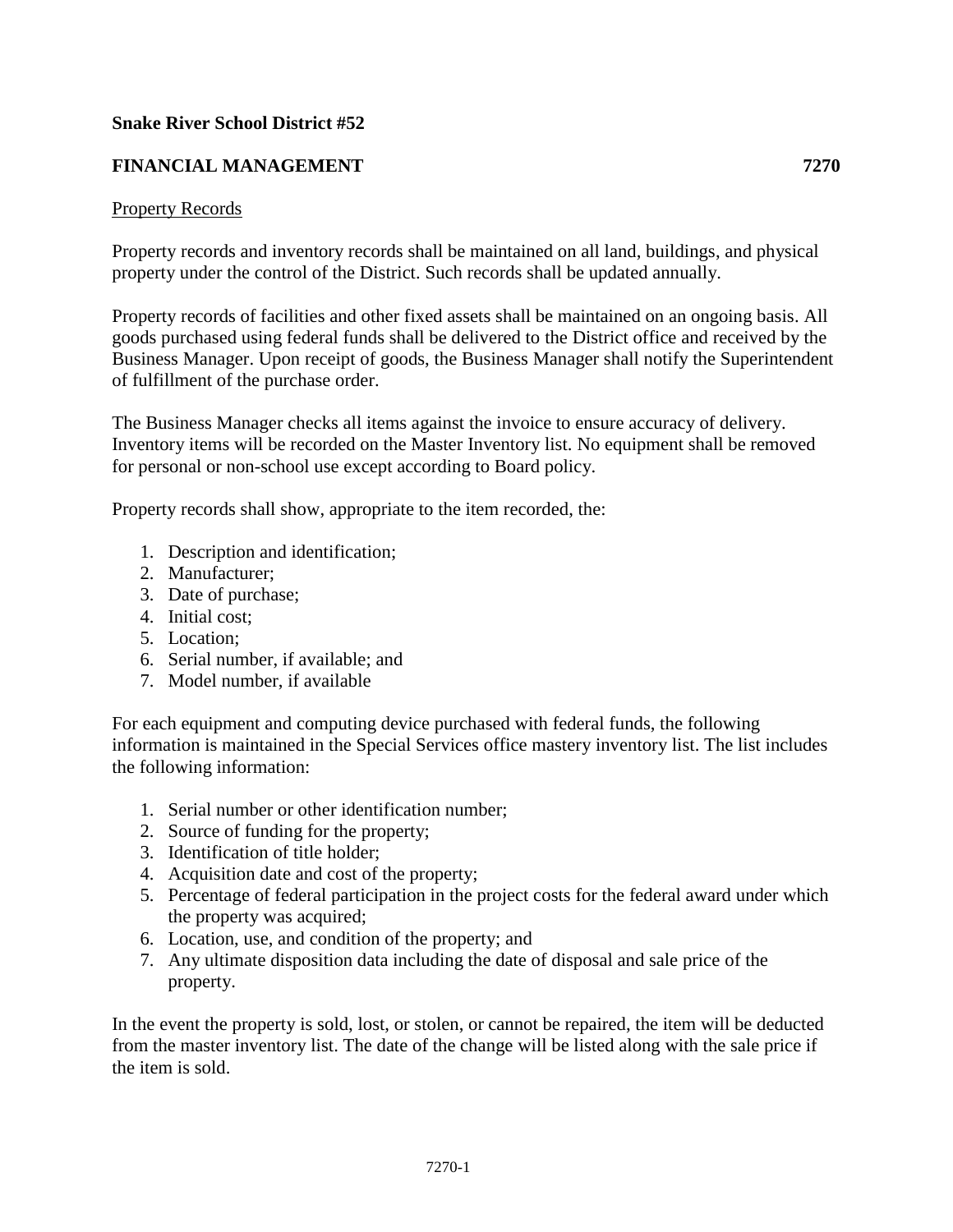## Property Classifications

A property tag with appropriate equipment identification and with "Property of the Snake River School District" will be placed on all computing devices and all equipment and supplies with a useful life of more than 1 year.

Equipment means tangible personal property (including information technology systems) having a useful life of more than one year and a per-unit acquisition cost which equals or exceeds the lesser of the capitalization level established by the District for financial statement purposes, or \$5,000.

Supplies means all tangible personal property other than those described in § 200.33 Equipment. A computing device is a supply if the acquisition cost is less than the lesser of the capitalization level established by the District for financial statement purposes or \$5,000, regardless of the length of its useful life.

Computing devices means machines used to acquire, store, analyze, process, and publish data and other information electronically, including accessories (or "peripherals") for printing, transmitting and receiving, or storing electronic information.

Capital assets means tangible or intangible assets used in operations having a useful life of more than one year that are capitalized in accordance with GAAP. Capital assets include:

- 1. Land, buildings (facilities), equipment, and intellectual property (including software) whether acquired by purchase, construction, manufacture, lease-purchase, exchange, or through capital leases; and
- 2. Additions, improvements, modifications, replacements, rearrangements, reinstallations, renovations or alterations to capital assets that materially increase their value or useful life (not ordinary repairs and maintenance).

# Physical Inventory

A physical inventory of the property must be taken and the results reconciled with the property records at least yearly.

Each staff member will inventory property items in their room at the end of each school year. The inventory sheet is signed by the staff member taking the inventory as verification and is reviewed by the Business Manager and kept in the vault. Computer and technology equipment is inventoried through Alpha Anywhere, V12, management's program, and recorded in a Google spreadsheet maintained by the Technology Director. A property tag will be placed on all electronic equipment, such as Chromebooks and laptops.

Any discrepancy between physical inventory and the master inventory sheet will be researched by the Business Manager and noted on the master inventory.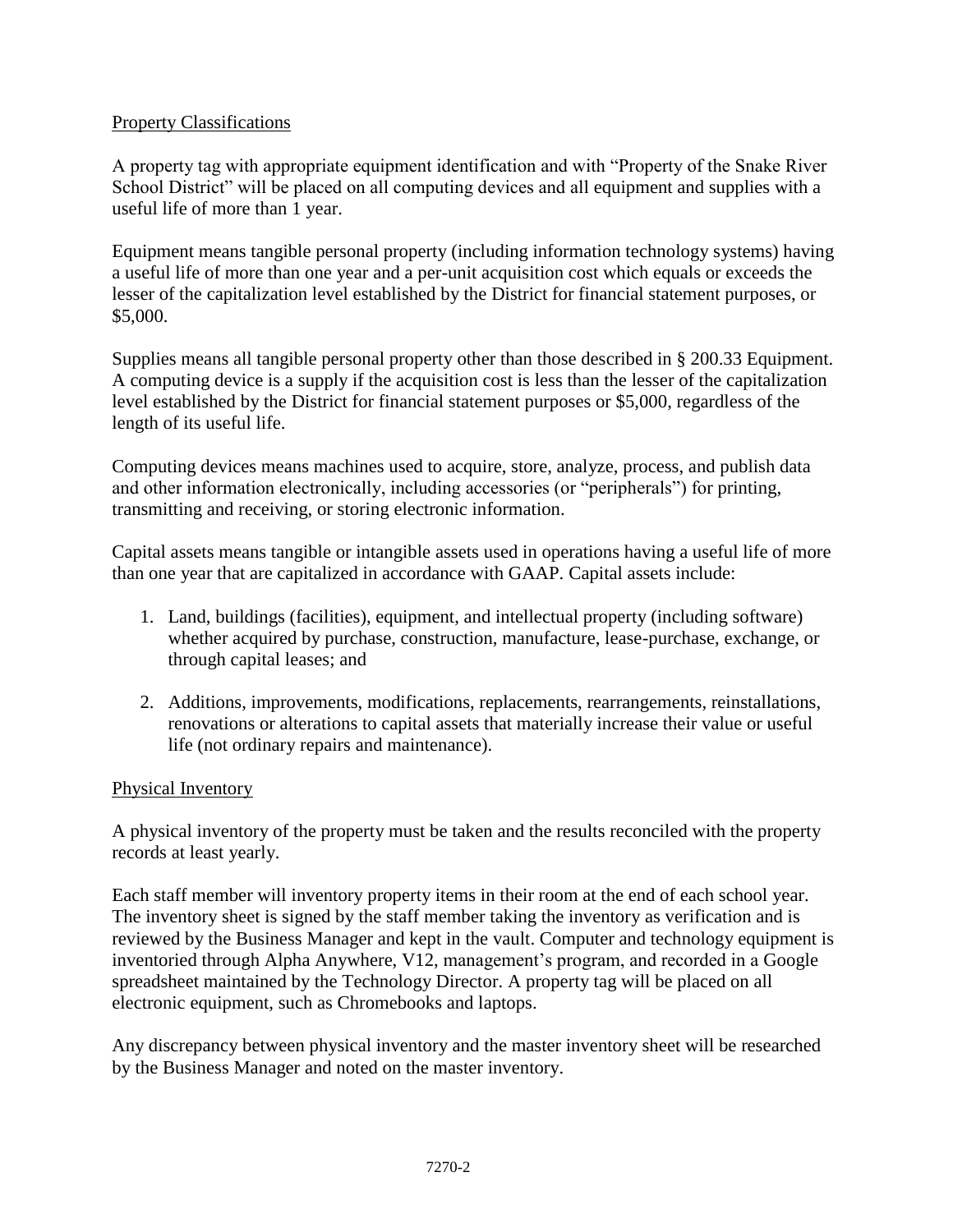## Maintenance

The District shall maintain adequate maintenance procedures and records to ensure that property is kept in good condition. If an item needs repair, the Business Manager will be notified and proper repair procedures will be determined, either in District or by sending the item to a qualified repair facility.

#### Lost or Stolen Items

The District maintains a control system that ensures adequate safeguards are in place to prevent loss, damage, or theft of the property.

## Use of Equipment Purchased with Federal Funds

Equipment purchased with federal funds must be used in the program or project for which it was acquired as long as needed, whether or not the project or program continues to be supported by the federal award, and the District will not encumber the property without prior approval of the federal awarding agency and the pass-through entity.

During the time equipment is used on the project or program for which it was acquired, the equipment will also be made available for use on other projects or programs currently or previously supported by the federal government, provided that such use will not interfere with the work on the projects or program for which it was originally acquired. First preference for other use must be given to other programs or projects supported by the federal awarding agency that financed the equipment. Second preference is given to programs or projects under federal awards from other federal awarding agencies. Use for non-federally funded programs or projects is also permissible.

When no longer needed for the original program or project, the equipment may be used in other activities supported by the federal awarding agency, in the following order of priority:

- 1. Activities under a federal award from the federal awarding agency which funded the original program or project; then
- 2. Activities under federal awards from other federal awarding agencies.

In the event that the District no longer needs real or personal or real property, it will follow the rules, policies, and procedures required by Idaho Code §33-601(4)(b) and by Policy 9100.

| <b>Cross Reference:</b> | 7210                                                                                                   | GASB Statement 34 (Accounting System)                                                   |
|-------------------------|--------------------------------------------------------------------------------------------------------|-----------------------------------------------------------------------------------------|
| Legal References:       | 2 C.F.R. § 200.12<br>2 C.F.R. § 200.20<br>2 C.F.R. § 200.33<br>2 C.F.R. § 200.94<br>2 C.F.R. § 200.313 | Capital Assets<br><b>Computing Devices</b><br>Equipment<br><b>Supplies</b><br>Equipment |
|                         |                                                                                                        |                                                                                         |